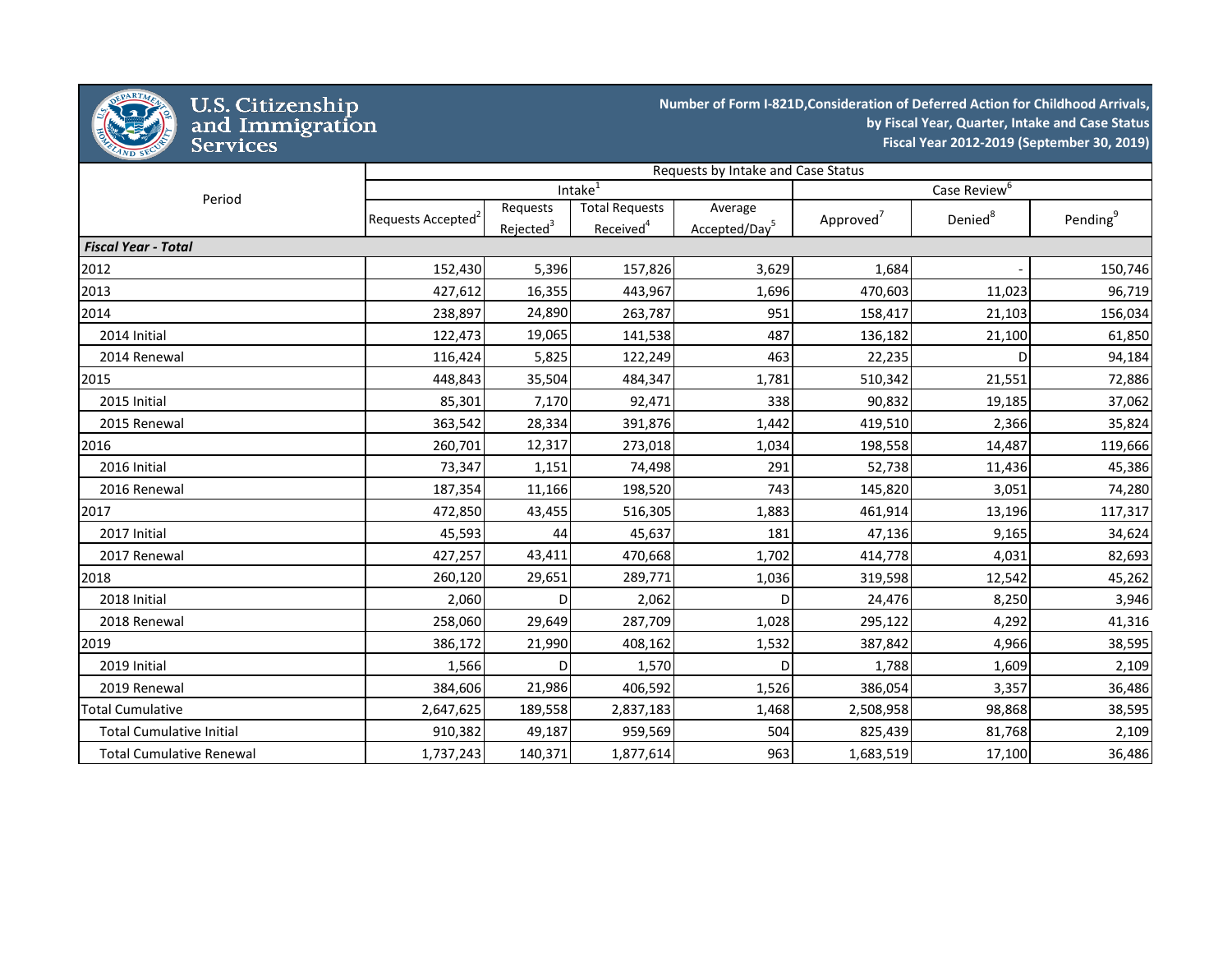| Period                             | Requests by Intake and Case Status |                                   |                                                |                                      |                       |                     |                      |  |
|------------------------------------|------------------------------------|-----------------------------------|------------------------------------------------|--------------------------------------|-----------------------|---------------------|----------------------|--|
|                                    |                                    |                                   | Intake <sup>1</sup>                            | Case Review <sup>b</sup>             |                       |                     |                      |  |
|                                    | Requests Accepted <sup>2</sup>     | Requests<br>Rejected <sup>3</sup> | <b>Total Requests</b><br>Received <sup>4</sup> | Average<br>Accepted/Day <sup>5</sup> | Approved <sup>'</sup> | Denied <sup>8</sup> | Pending <sup>9</sup> |  |
| <b>Fiscal Year 2019 by Quarter</b> |                                    |                                   |                                                |                                      |                       |                     |                      |  |
| Q1. October - December             | 92,473                             | 5,027                             | 97,500                                         | 1,467                                | 89,444                | 1,418               | 46,866               |  |
| Q1. October - December Initial     | 308                                | D                                 | 309                                            |                                      | 736                   | 675                 | 2,840                |  |
| Q1. October - December Renewal     | 92,165                             | 5,026                             | 97,191                                         | 1,462                                | 88,708                | 743                 | 44,026               |  |
| Q2. January - March                | 102,990                            | 5,515                             | 108,505                                        | 1,688                                | 97,253                | 1,223               | 51,370               |  |
| Q2. January - March Initial        | 288                                |                                   | 289                                            |                                      | 545                   | 485                 | 2,098                |  |
| Q2. January - March Renewal        | 102,702                            | 5,514                             | 108,216                                        | 1,683                                | 96,708                | 738                 | 49,272               |  |
| Q3. April - June                   | 98,105                             | 5,089                             | 103,194                                        | 1,532                                | 100,241               | 1,136               | 48,092               |  |
| Q3. April - June Initial           | 313                                | D.                                | 314                                            |                                      | 264                   | 242                 | 1,905                |  |
| Q3. April - June Renewal           | 97,792                             | 5,088                             | 102,880                                        | 1,528                                | 99,977                | 894                 | 46,187               |  |
| Q4. July - September               | 92,604                             | 6,359                             | 98,963                                         | 1,446                                | 100,904               | 1,189               | 38,595               |  |
| Q4. July - September Initial       | 657                                | D.                                | 658                                            | 10                                   | 243                   | 207                 | 2,109                |  |
| Q4. July - September Renewal       | 91,947                             | 6,358                             | 98,305                                         | 1,436                                | 100,661               | 982                 | 36,486               |  |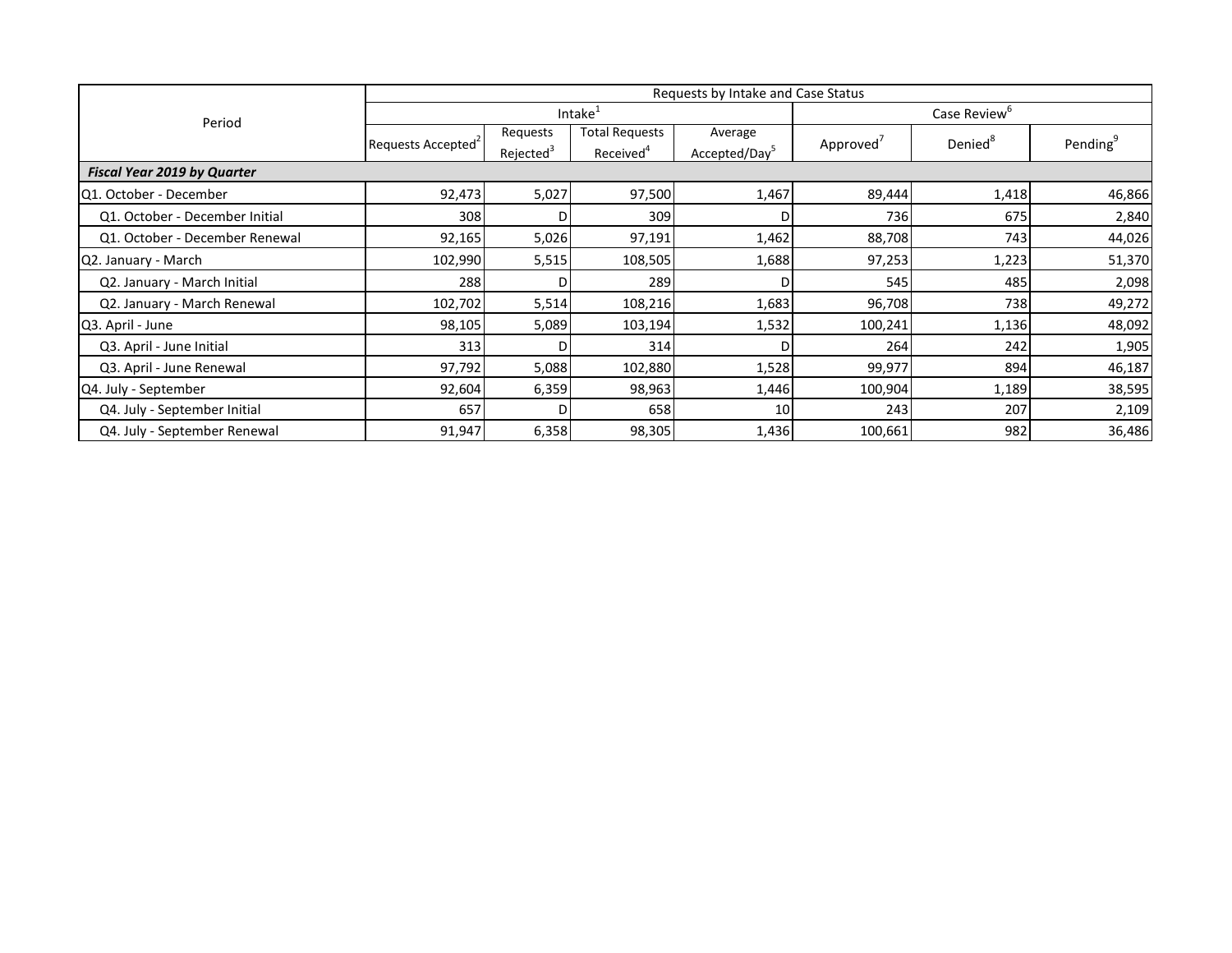*D - Data withheld to protect requestors' privacy.*

*- Represents zero.*

<sup>1</sup> Refers to a request for USCIS to consider deferred removal action for an individual based on quidelines described in the Secretary of Homeland Security's memorandum issued June 15, 2012.  *Each request is considered on a case-by-case basis.*

 *See http://www.uscis.gov/childhoodarrivals.*

*<sup>2</sup> The number of new requests accepted at a Lockbox during the reporting period.*

*<sup>3</sup> The number of requests rejected at a Lockbox during the reporting period.*

*<sup>4</sup> The number of requests that were received at a Lockbox during the reporting period.*

*<sup>5</sup> The number of requests accepted per day at a Lockbox as of the end of the reporting period. Also note the average accepted per day for initial plus renewal will not equal the total average.*

*<sup>6</sup> The number of new requests received and entered into a case-tracking system during the reporting period.*

*<sup>7</sup> The number of requests approved during the reporting period.*

*<sup>8</sup> The number of requests that were denied, terminated, or withdrawn during the reporting period.*

*<sup>9</sup> The number of requests awaiting a decision as of the end of the reporting period.*

*NOTE: 1. Some requests approved or denied may have been received in previous reporting periods.*

 *2. The report reflects the most up-to-date estimate available at the time the report is generated.*

 *3. USCIS previously discovered that the query code used to generate this report had some flaws affecting the data in the "Pending" fields, such that the data in this field was over inclusive because it included*  cases that were not pending (e.g., cases that had been administratively closed or withdrawn). USCIS believes that it has corrected this issue in the query code and that this report provides a more accurate reflection of *pending cases. Note that if this report is compared to versions prior to the March 31, 2018 version that USCIS has published on its website, the prior versions reflect over inclusive data in the "Pending" fields.*

 *4. The Quarterly Report totals may not match the totals provided within the Demographics Reports due to differences in how the data is generated.*

 *5. USCIS previously discovered that the query code used to generate this report had some flaws affecting the data in the "Approved" and "Denied" fields, such that the data in this field was under reported*  because it did not include certain history action codes that are counted as approvals or denials. USCIS believes that it has corrected this issue in the query code and that this report provides a more accurate reflection o approved and denied cases. Note that if this report is compared to versions prior to the March 31, 2019 version that USCIS has published on its website, the prior versions reflect under reported data in the "Approved" *and "Denied" fields. The increase in the "Approved" and "Denied" counts has decreased the "Pending" counts.*

*Source: Department of Homeland Security, U.S. Citizenship and Immigration Services, Enterprise Citizenship and Immigration Services Centralized Operation Repository (eCISCOR), September 2019*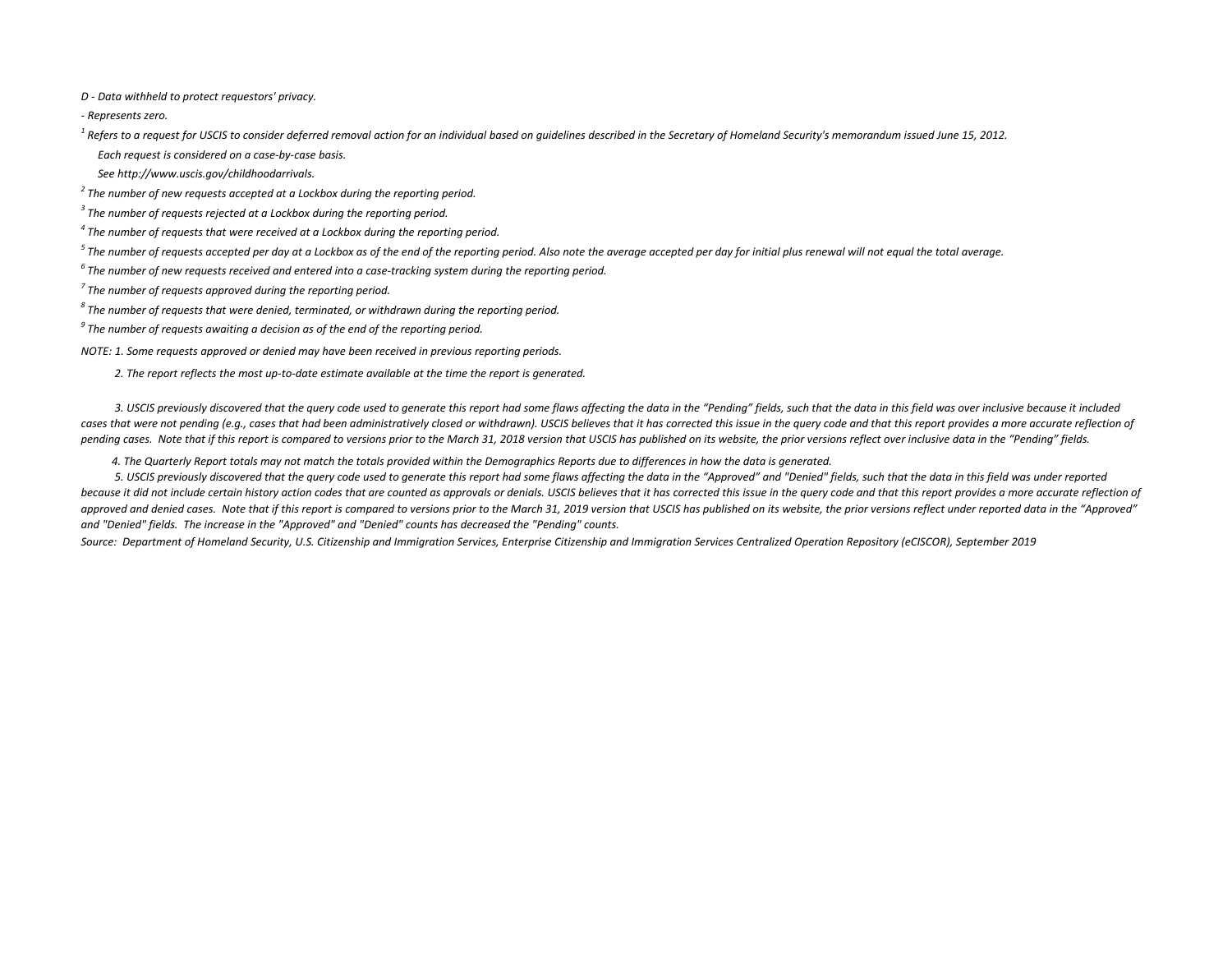| <b>Top Countries of Origin</b> |                 | <b>Accepted to Date</b> <sup>1</sup> |              | Approved to Date <sup>2</sup> |                 |              |  |
|--------------------------------|-----------------|--------------------------------------|--------------|-------------------------------|-----------------|--------------|--|
|                                | <b>Initials</b> | Renewals                             | <b>Total</b> | <b>Initials</b>               | <b>Renewals</b> | <b>Total</b> |  |
| <b>Grand Total</b>             | 910,382         | 1,737,243                            | 2,647,625    | 825,439                       | 1,683,519       | 2,508,958    |  |
| Mexico                         | 708,506         | 1,373,046                            | 2,081,552    | 649,759                       | 1,331,185       | 1,980,944    |  |
| El Salvador                    | 34,538          | 66,321                               | 100,859      | 29,751                        | 64,111          | 93,862       |  |
| Guatemala                      | 24,919          | 44,005                               | 68,924       | 20,959                        | 42,428          | 63,387       |  |
| Honduras                       | 22,718          | 41,449                               | 64,167       | 19,158                        | 39,854          | 59,012       |  |
| South Korea                    | 9,576           | 20,113                               | 29,689       | 9,007                         | 19,589          | 28,596       |  |
| Peru                           | 9,843           | 19,687                               | 29,530       | 9,295                         | 19,159          | 28,454       |  |
| Brazil                         | 8,652           | 15,034                               | 23,686       | 7,643                         | 14,575          | 22,218       |  |
| Ecuador                        | 7,803           | 14,277                               | 22,080       | 6,887                         | 13,795          | 20,682       |  |
| Colombia                       | 7,303           | 13,603                               | 20,906       | 6,752                         | 13,230          | 19,982       |  |
| Philippines                    | 5,129           | 10,212                               | 15,341       | 4,798                         | 10,003          | 14,801       |  |
| Argentina                      | 5,268           | 9,823                                | 15,091       | 4,951                         | 9,560           | 14,511       |  |
| India                          | 3,785           | 7,226                                | 11,011       | 3,261                         | 7,012           | 10,273       |  |
| Jamaica                        | 4,458           | 6,656                                | 11,114       | 3,549                         | 6,433           | 9,982        |  |
| Venezuela                      | 3,496           | 6,434                                | 9,930        | 3,199                         | 6,245           | 9,444        |  |
| Dominican Republic             | 3,842           | 5,768                                | 9,610        | 3,279                         | 5,577           | 8,856        |  |
| <b>Trinidad And Tobago</b>     | 3,095           | 4,935                                | 8,030        | 2,642                         | 4,808           | 7,450        |  |
| Uruguay                        | 2,650           | 4,701                                | 7,351        | 2,487                         | 4,549           | 7,036        |  |
| <b>Bolivia</b>                 | 2,242           | 4,492                                | 6,734        | 2,121                         | 4,367           | 6,488        |  |
| Costa Rica                     | 2,293           | 4,237                                | 6,530        | 2,105                         | 4,124           | 6,229        |  |
| Poland                         | 2,008           | 3,580                                | 5,588        | 1,870                         | 3,486           | 5,356        |  |
| Chile                          | 1,915           | 3,662                                | 5,577        | 1,799                         | 3,548           | 5,347        |  |
| Pakistan                       | 1,955           | 3,597                                | 5,552        | 1,734                         | 3,494           | 5,228        |  |
| Nicaragua                      | 1,912           | 3,393                                | 5,305        | 1,669                         | 3,289           | 4,958        |  |
| Not Reported                   | 2,427           | 2,496                                | 4,923        | 1,736                         | 2,208           | 3,944        |  |
| Nigeria                        | 1,583           | 2,692                                | 4,275        | 1,337                         | 2,600           | 3,937        |  |
| All Others                     | 28,466          | 45,804                               | 74,270       | 23,691                        | 44,290          | 67,981       |  |

*D Data withheld to protect requestors' privacy.*

*- Represents zero.*

*1 The number of requests that were accepted to date of the reporting period.*

*2 The number of requests that were approved to date of the reporting period.*

*3 All fields with a blank in the country of birth field are included in the field "not reported."*

*NOTE: 1) Some requests approved or denied may have been received in previous reporting periods.* 

 *2) The report reflects the most up-to-date estimate data available at the time the report is generated.*

 *3) Ranked by total approvals.*

*Source: Department of Homeland Security, U.S. Citizenship and Immigration Services, Enterprise Citizenship and Immigration Services Centralized Operation Repository (eCISCOR), September 2019*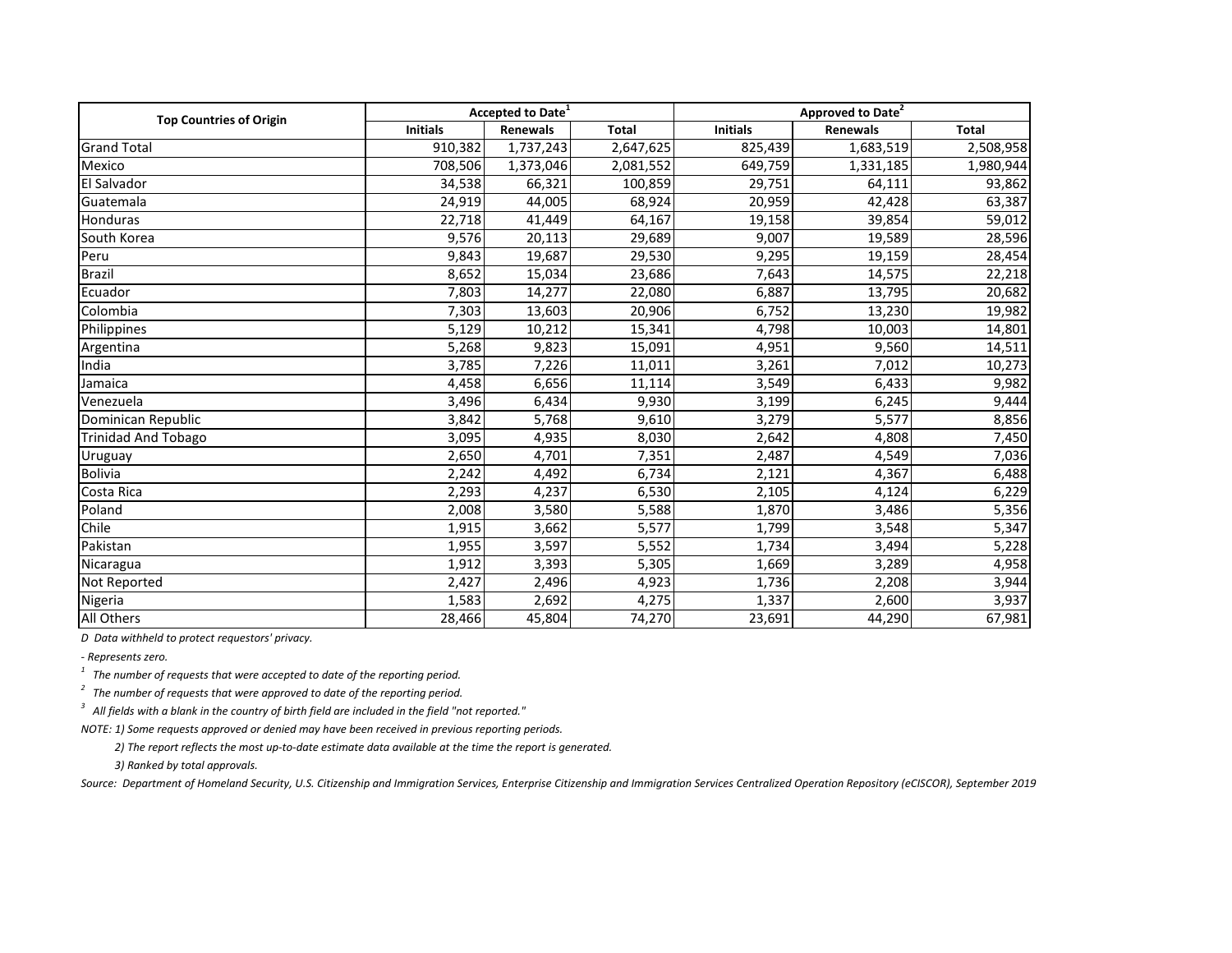| Residence          | Accepted to Date <sup>1</sup> |           |              | Approved to Date <sup>2</sup> |           |              |
|--------------------|-------------------------------|-----------|--------------|-------------------------------|-----------|--------------|
|                    | <b>Initials</b>               | Renewals  | <b>Total</b> | <b>Initials</b>               | Renewals  | <b>Total</b> |
| <b>Grand Total</b> | 910,382                       | 1,737,243 | 2,647,625    | 825,439                       | 1,683,519 | 2,508,958    |
| California         | 256,246                       | 498,761   | 755,007      | 238,331                       | 484,469   | 722,800      |
| Texas              | 150,179                       | 281,463   | 431,642      | 133,956                       | 272,680   | 406,636      |
| Illinois           | 47,954                        | 92,630    | 140,584      | 44,957                        | 89,624    | 134,581      |
| <b>New York</b>    | 46,678                        | 80,636    | 127,314      | 40,782                        | 78,078    | 118,860      |
| Florida            | 38,390                        | 67,778    | 106,168      | 32,626                        | 65,678    | 98,304       |
| Arizona            | 33,383                        | 64,745    | 98,128       | 30,337                        | 62,619    | 92,956       |
| North Carolina     | 31,972                        | 64,399    | 96,371       | 29,650                        | 62,724    | 92,374       |
| Georgia            | 30,343                        | 55,737    | 86,080       | 25,726                        | 53,768    | 79,494       |
| <b>New Jersey</b>  | 25,245                        | 46,071    | 71,316       | 22,149                        | 44,645    | 66,794       |
| Washington         | 20,891                        | 41,280    | 62,171       | 19,275                        | 39,964    | 59,239       |
| Colorado           | 20,383                        | 39,250    | 59,633       | 18,547                        | 37,822    | 56,369       |
| Nevada             | 15,261                        | 31,602    | 46,863       | 14,272                        | 30,849    | 45,121       |
| Virginia           | 13,877                        | 26,440    | 40,317       | 12,359                        | 25,569    | 37,928       |
| Oregon             | 12,775                        | 26,142    | 38,917       | 12,053                        | 25,342    | 37,395       |
| Indiana            | 11,686                        | 23,324    | 35,010       | 10,770                        | 22,537    | 33,307       |
| Utah               | 11,584                        | 22,544    | 34,128       | 10,683                        | 21,805    | 32,488       |
| Maryland           | 11,478                        | 21,640    | 33,118       | 9,928                         | 20,960    | 30,888       |
| Tennessee          | 10,141                        | 19,671    | 29,812       | 9,117                         | 18,961    | 28,078       |
| Wisconsin          | 8,743                         | 17,292    | 26,035       | 8,188                         | 16,772    | 24,960       |
| Oklahoma           | 8,113                         | 16,187    | 24,300       | 7,481                         | 15,727    | 23,208       |
| Massachusetts      | 8,838                         | 15,563    | 24,401       | 7,678                         | 15,035    | 22,713       |
| Kansas             | 7,790                         | 15,211    | 23,001       | 7,313                         | 14,722    | 22,035       |
| South Carolina     | 7,726                         | 15,176    | 22,902       | 6,923                         | 14,672    | 21,595       |
| <b>New Mexico</b>  | 8,246                         | 14,219    | 22,465       | 7,606                         | 13,769    | 21,375       |
| Minnesota          | 7,085                         | 14,190    | 21,275       | 6,497                         | 13,645    | 20,142       |
| Michigan           | 7,115                         | 14,037    | 21,152       | 6,437                         | 13,562    | 19,999       |
| Pennsylvania       | 6,631                         | 12,081    | 18,712       | 5,696                         | 11,716    | 17,412       |
| Arkansas           | 6,017                         | 12,140    | 18,157       | 5,479                         | 11,774    | 17,253       |
| Connecticut        | 5,456                         | 10,001    | 15,457       | 4,884                         | 9,690     | 14,574       |
| Alabama            | 5,279                         | 10,081    | 15,360       | 4,699                         | 9,739     | 14,438       |
| Ohio               | 5,319                         | 9,912     | 15,231       | 4,626                         | 9,514     | 14,140       |
| Missouri           | 4,042                         | 7,948     | 11,990       | 3,742                         | 7,716     | 11,458       |
| Nebraska           | 3,999                         | 7,690     | 11,689       | 3,637                         | 7,435     | 11,072       |
| Idaho              | 3,653                         | 7,320     | 10,973       | 3,385                         | 7,045     | 10,430       |
| Kentucky           | 3,669                         | 7,053     | 10,722       | 3,272                         | 6,787     | 10,059       |
| lowa               | 3,225                         | 6,634     | 9,859        | 2,921                         | 6,427     | 9,348        |
| Louisiana          | 2,459                         | 4,460     | 6,919        | 2,150                         | 4,293     | 6,443        |
| Mississippi        | 1,845                         | 3,366     | 5,211        | 1,604                         | 3,267     | 4,871        |
| Delaware           | 1,677                         | 3,388     | 5,065        | 1,530                         | 3,294     | 4,824        |